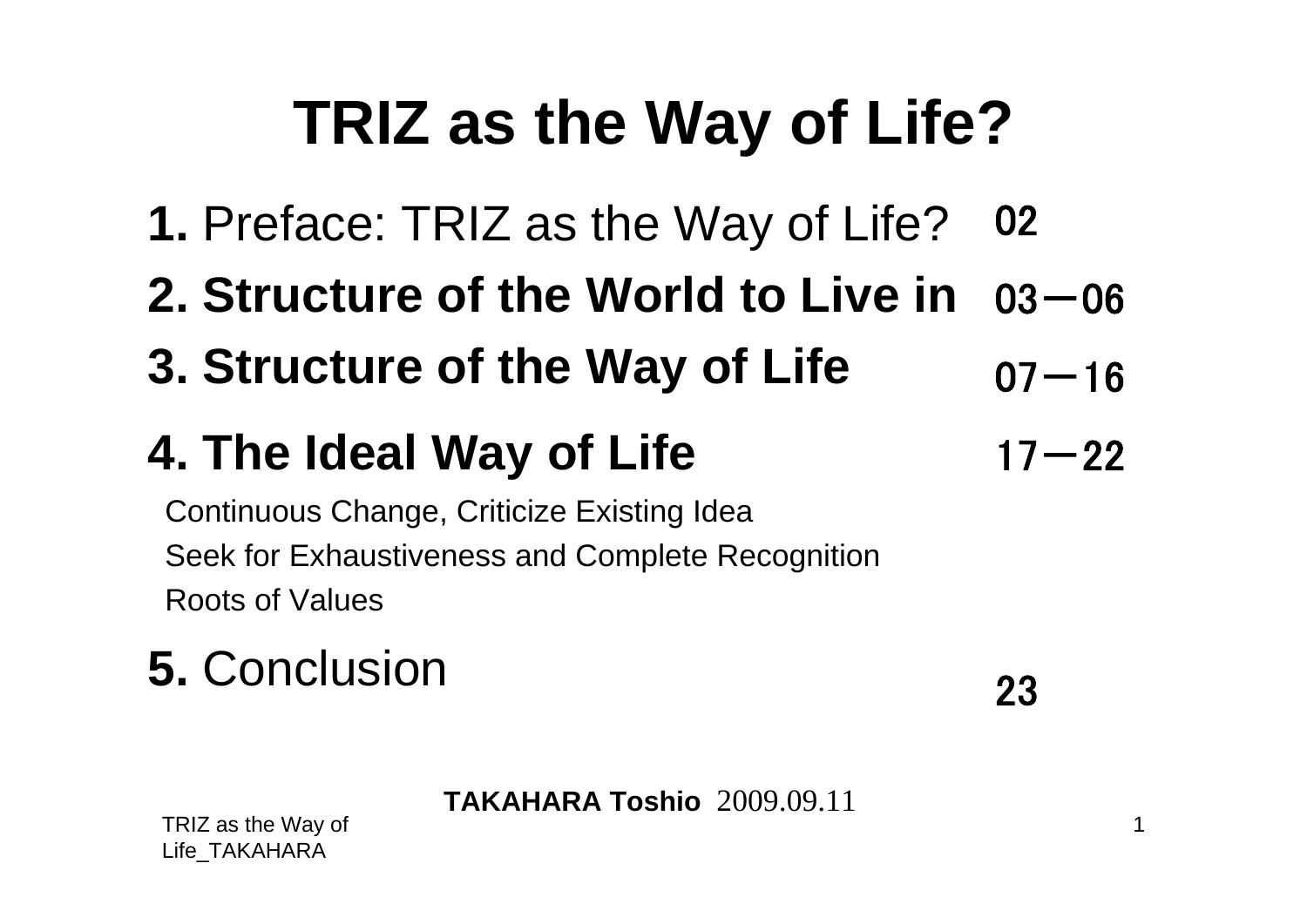# 1. **Preface: TRIZ as the Way of Life?**

- F. Is TRIZ a method of technology?
- F. Is TRIZ a method of change?
- TRIZ is thought and method applicable to every area
- Reconsider the way of life based on Nakagawa's **Essence of TRIZ in 50 Words**  [7] ; "TRIZ provides a dialectic way of thinking, i.e., to understand the problem as a system, to image the ideal solution first, and to solve contradictions."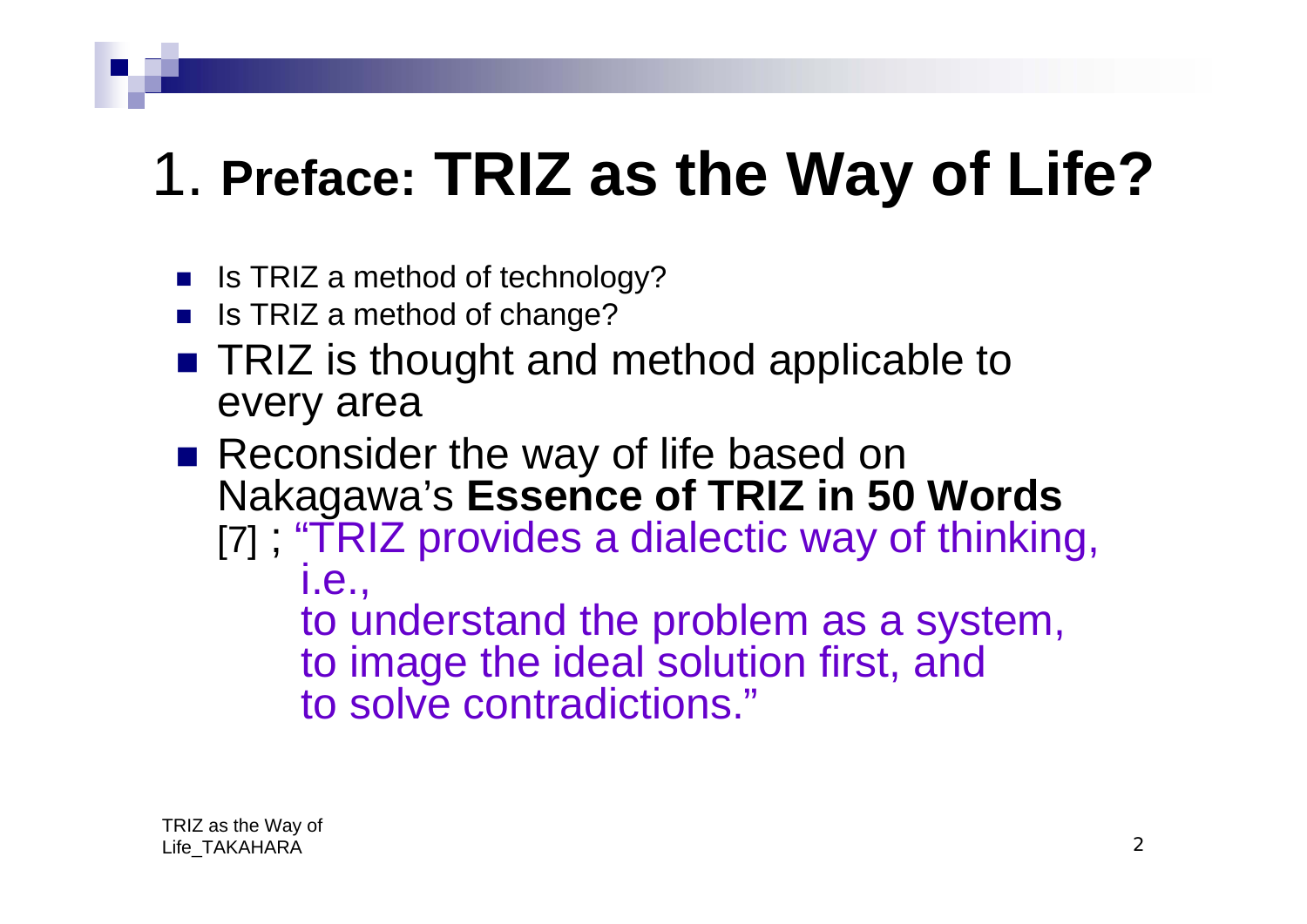# **2. Structure of the World To Live Object, Granularity**[3][4]

- What compose the world?
- $\mathbb{R}^2$ **Kinds of Objects** which is something to be recognized
- $\mathbb{R}^2$ 1.**Matter** :System Object
- $\mathcal{L}^{\text{max}}$ 2. **"Idea"** :System Object
- $\mathbb{R}^2$  21.Information of individual or common notion which is taken by physical entity
	- 22.My idea
- $\mathbb{R}^2$ 3.**Movement or Action**:Process Object
- $\mathbb{R}^2$  **Granularity**=Size, magnitude or scope in space and/ or time
- Density= Density of inner structure, Degree of abstraction

 $\mathbb{R}^2$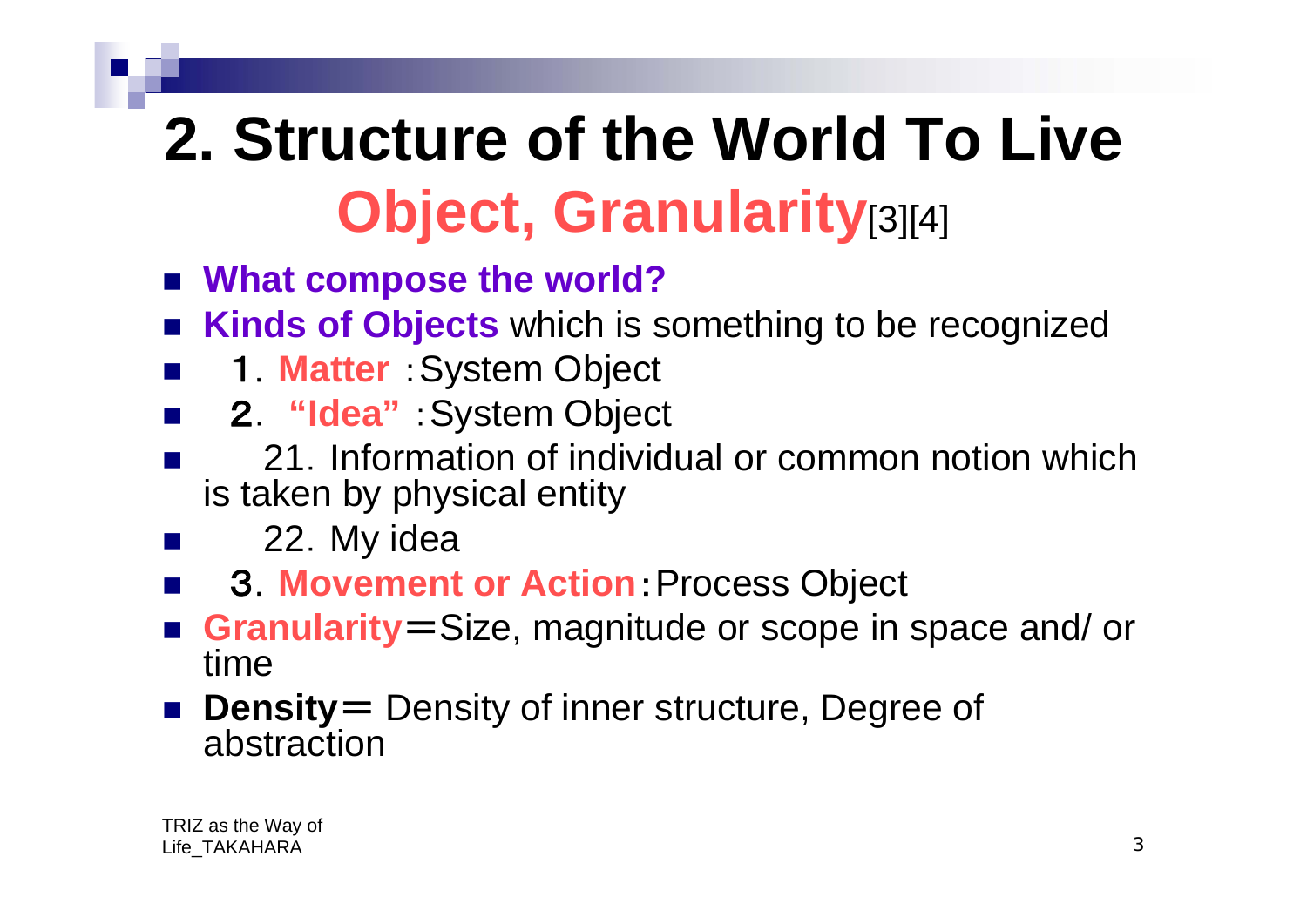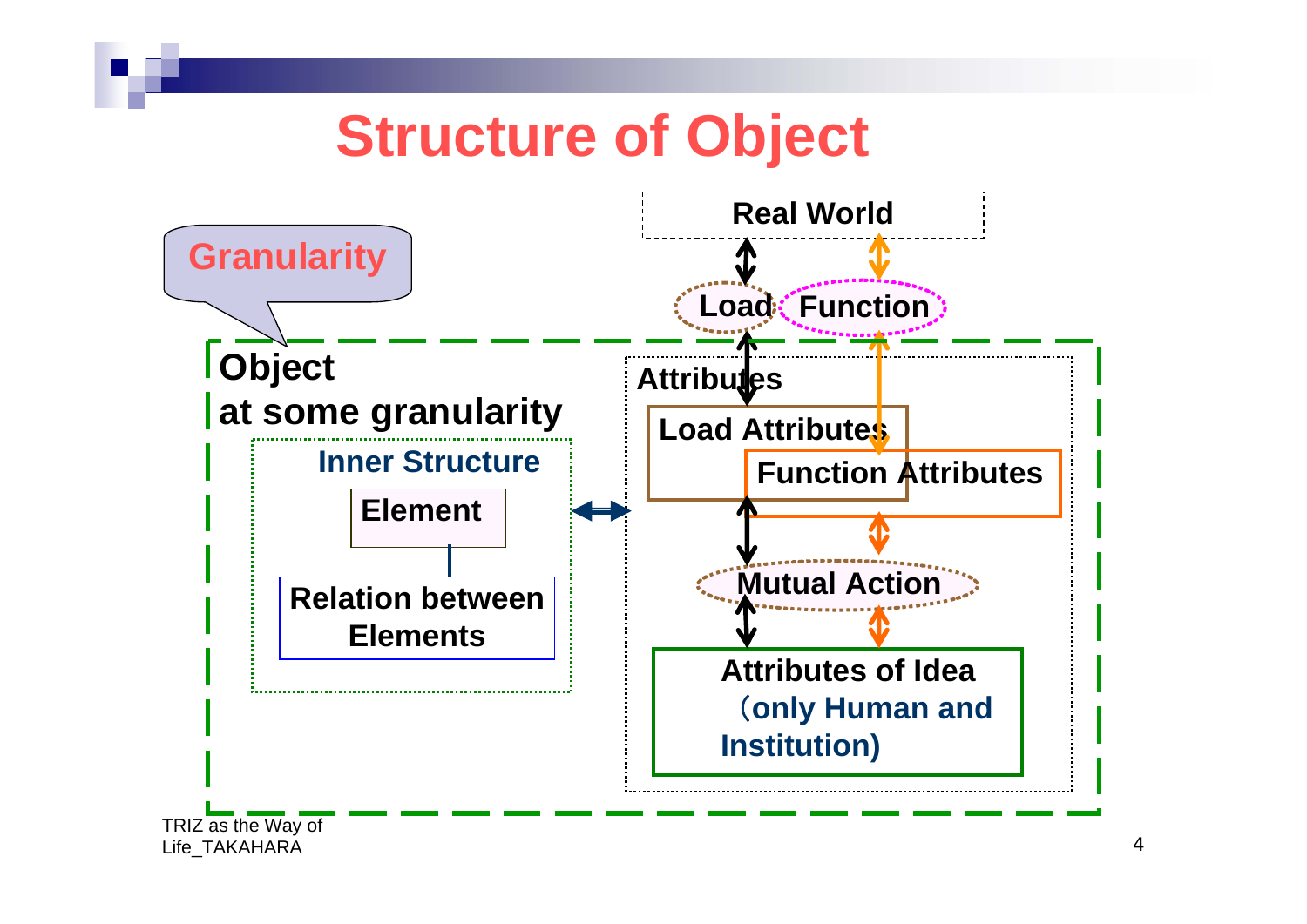#### **Technology and Institution Make the World**

- Technology: Things between person and nature
- Institution:Common Idea between person and community
- F 1. Person and thing take common idea
- F Institution of Exchange (e.g. language, money)
- F 2. Person takes Common Idea:
- F Common Subject (e.g. thought, philosophy, religion, moral)
- System Institution (e.g. nation, corporation, family)
- Social Institution (e.g. law, politics, economics)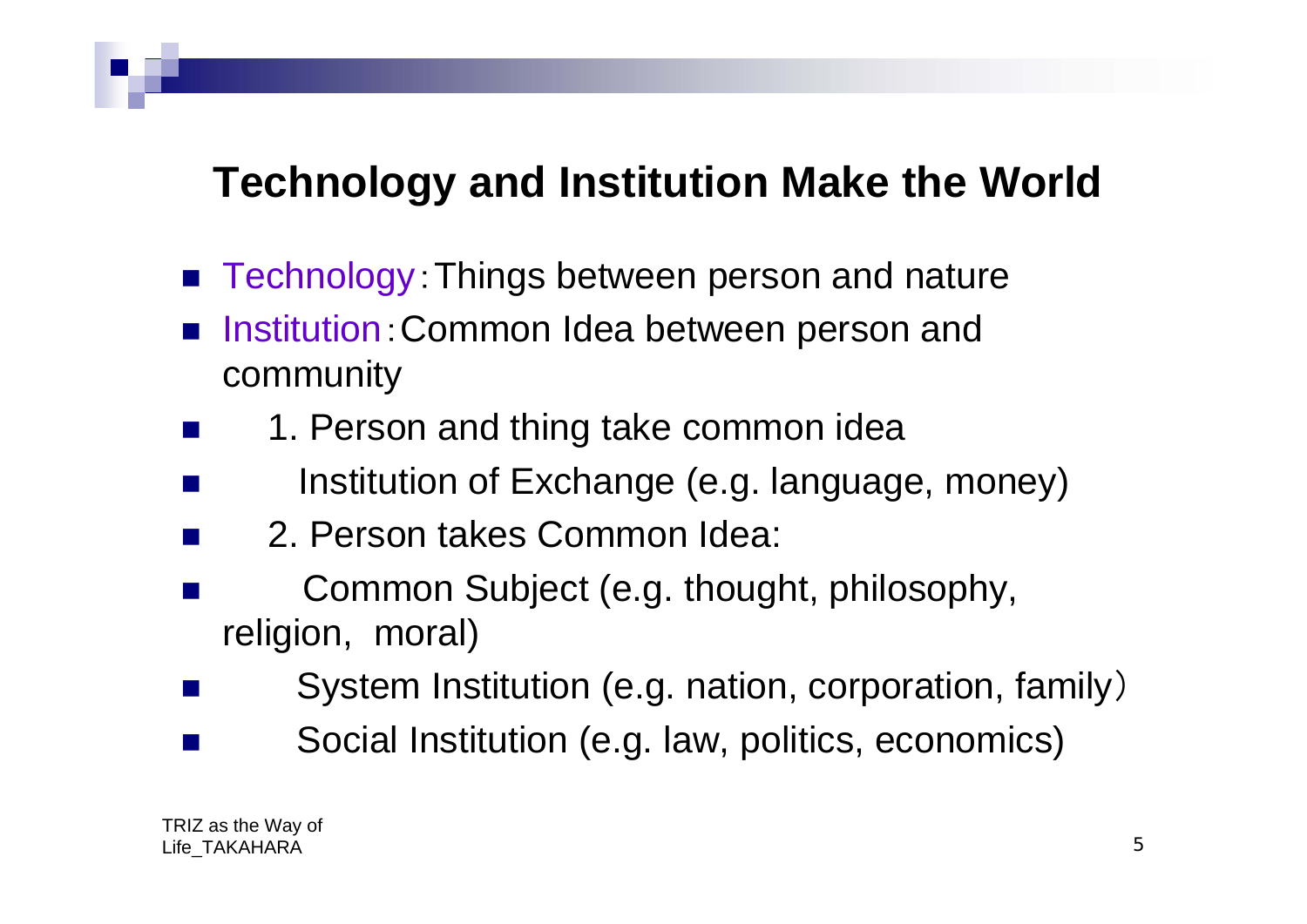#### **Change , Technology, Institution**

- Change is an assemblage of
- intentional change (Resolving Differences)
- unintentional change
- autonomous change: contradiction
- **Technology is conformed mainly to the law** of movement of matter without purpose
- **Institution is conformed to the law of** movement of community to realize purposes grasped at granularity as autonomous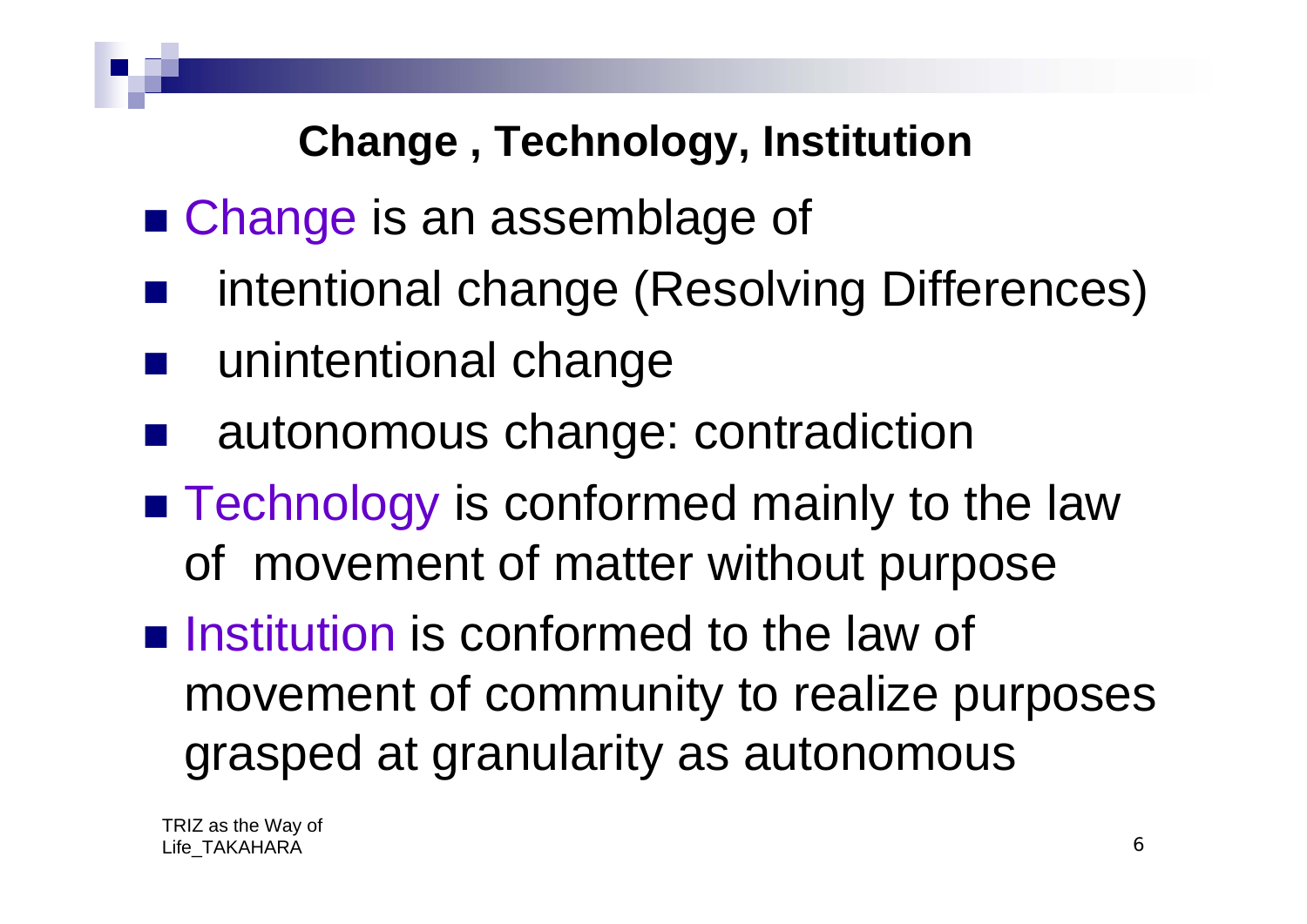#### **3. Structure of the Way of Life Relation between Value, Purpose, Real World and Resolving Differences**

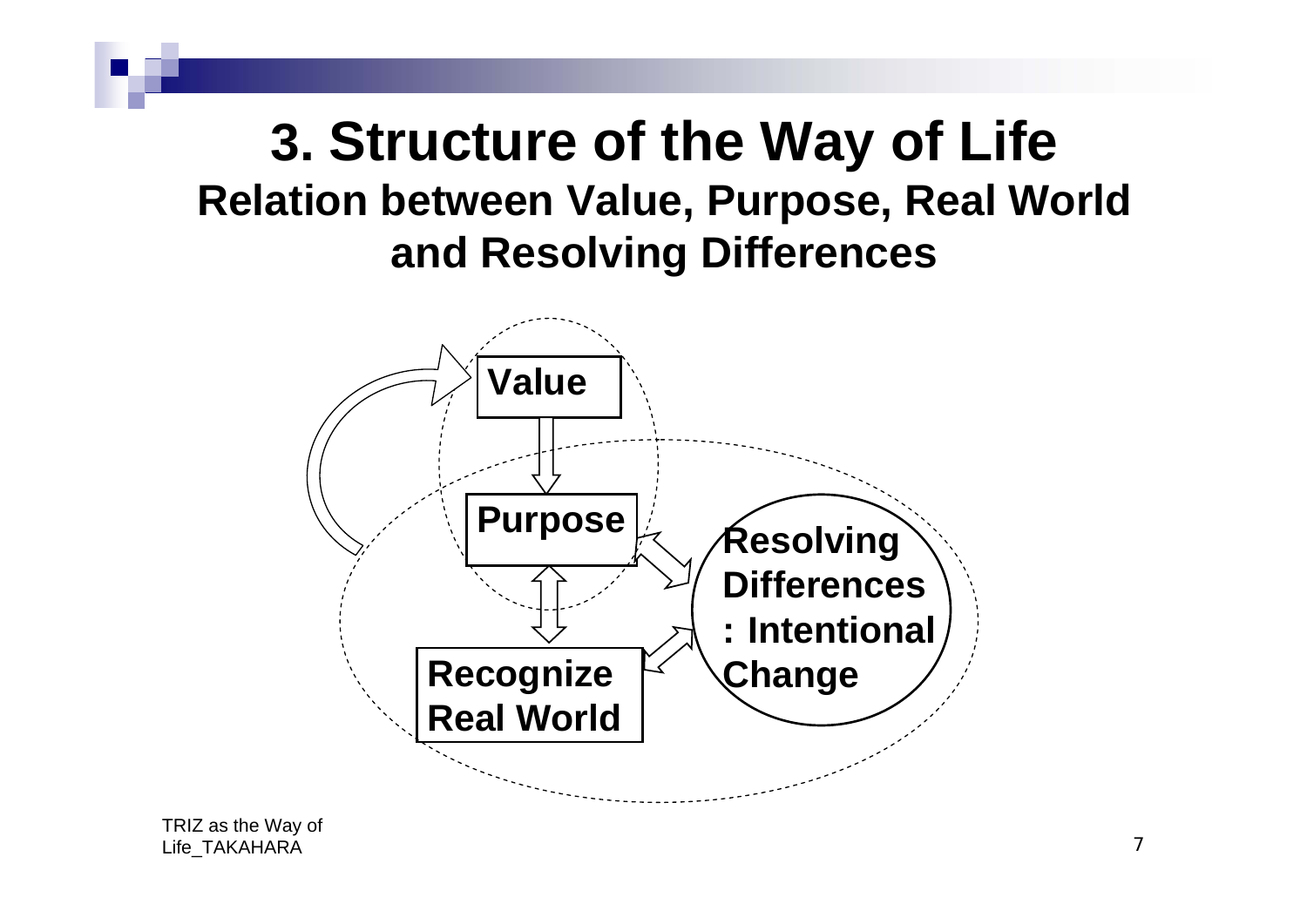## **The Way of Life: Thought and method**

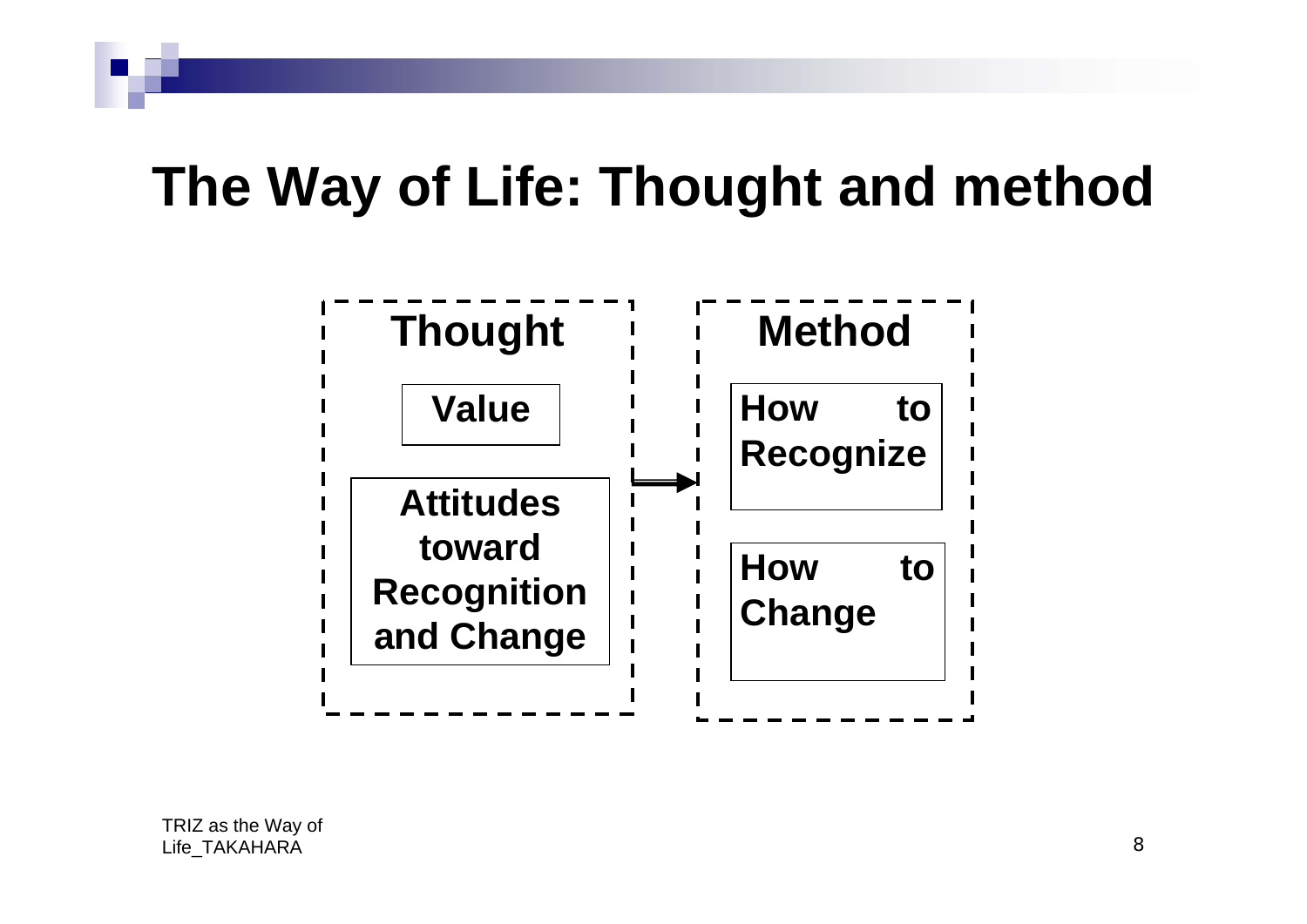## Structure of Way of Life

- Generally (Function vs Structure), Function (Granularity of Object vs Function), Structure (Granularity of Object vs Relation or Logic between Sub-Objects)
- **Notalize each action**
- **Recognition: Decide function, Granularity of** Object, and relation between sub-Objects
- Resolving Differences: Decide Purposes, Granularity of Object, and Logic of change of sub-Objects
- Granularity of Object is most decisive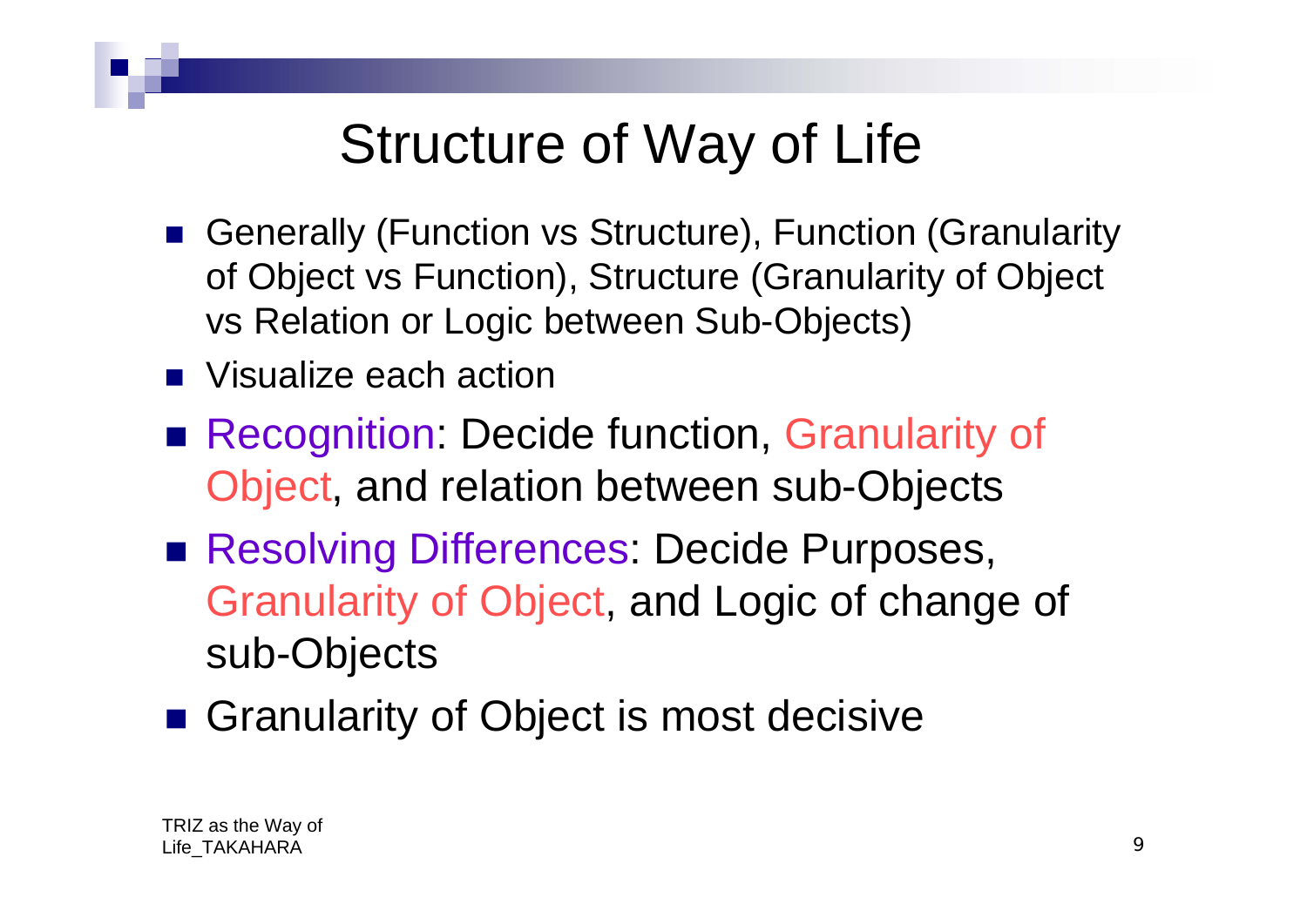### **Resolving Differences**

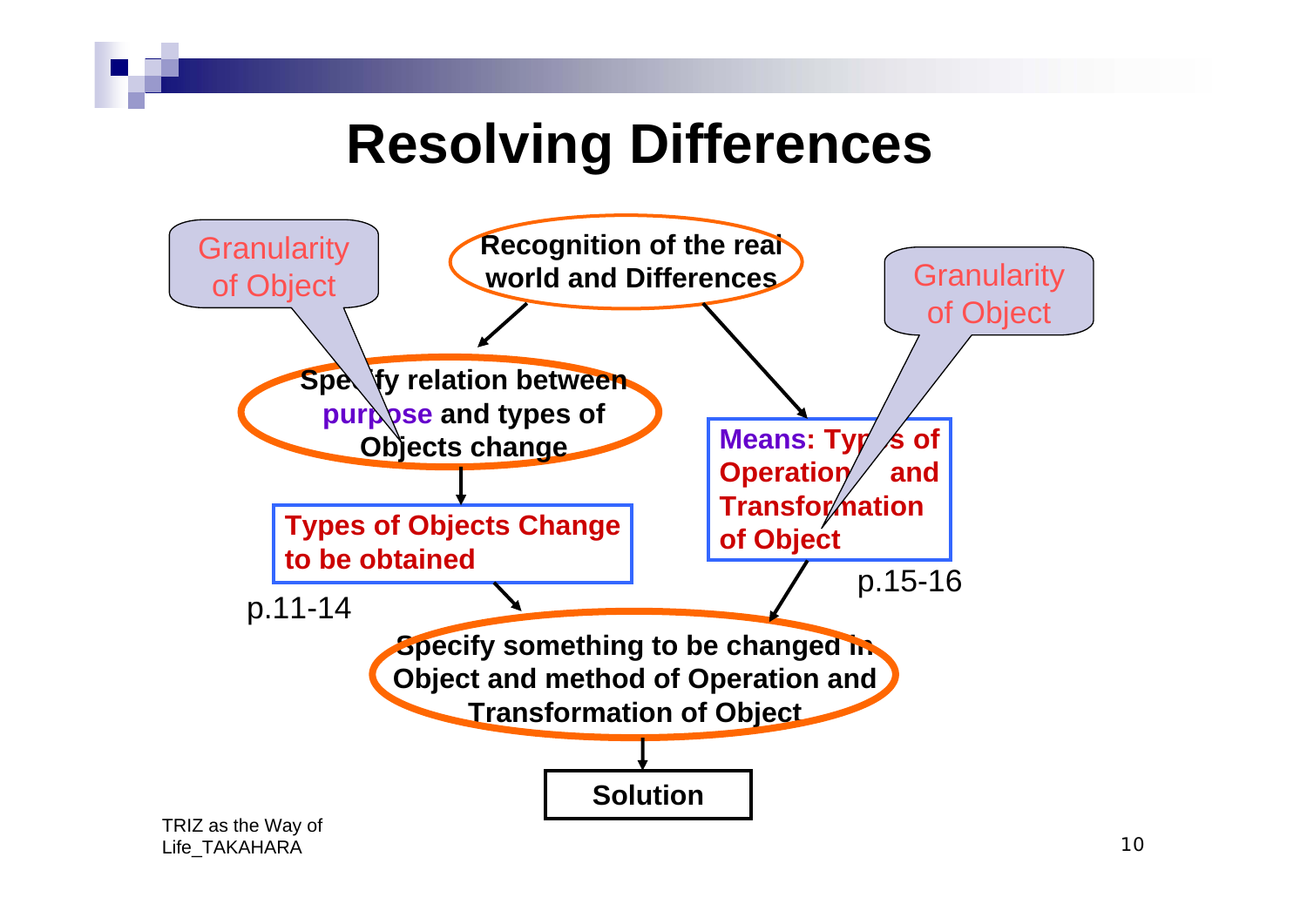#### **Types of Object Operation and Transformation**

### <sup>z</sup>**Object Transformation Principle D** [3] [4]

● Change of inner structure consisting of elements **and the relation between them** can change plural attributes of Object, generate new Object and delete Object itself from inside.

 $\bullet$  (an expansion of the law of the mutual transformation of quantitative and qualitative changes)

#### <sup>z</sup>**Basically Principle U,P,M change attributes from outside**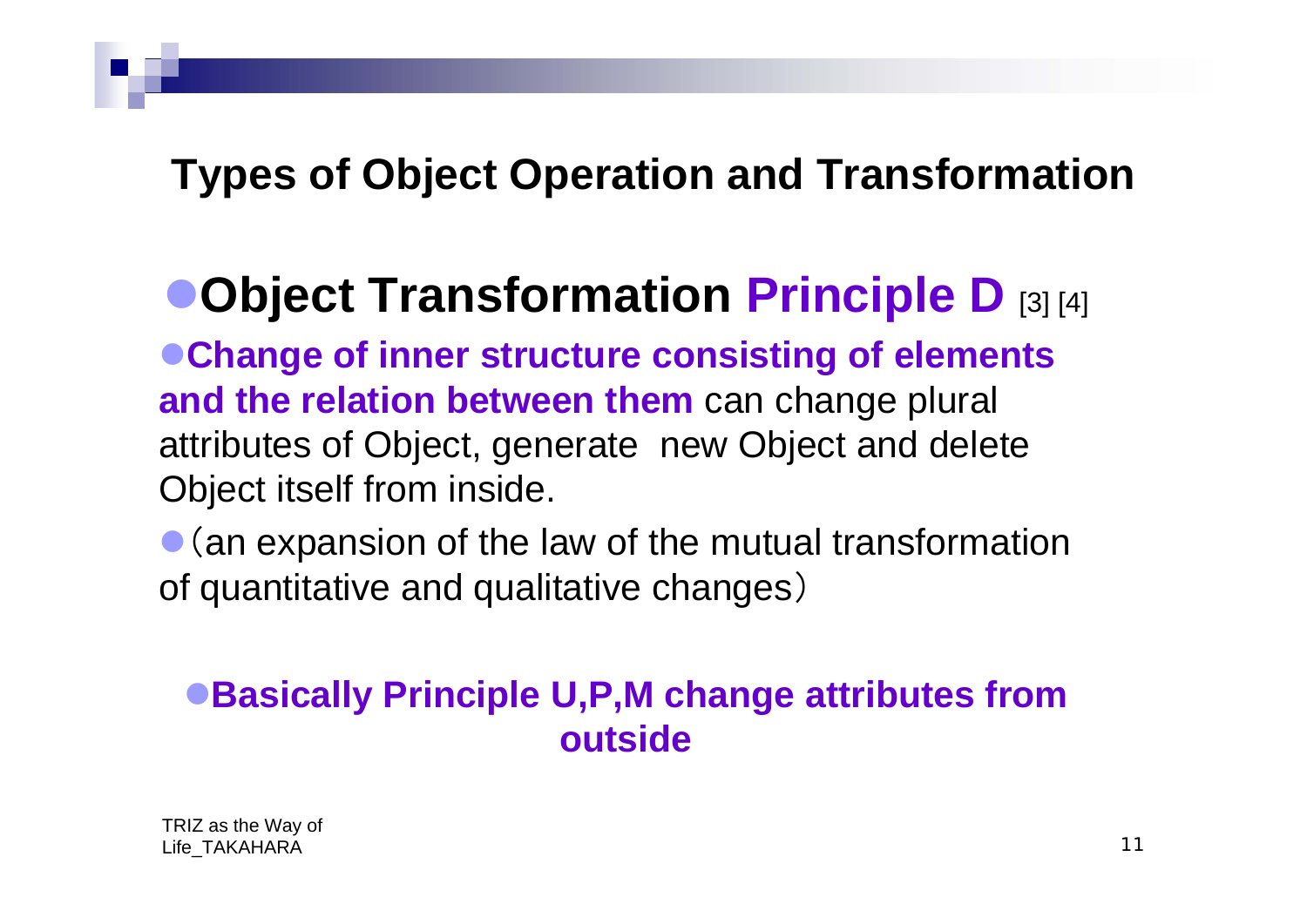#### **Structure of Object**

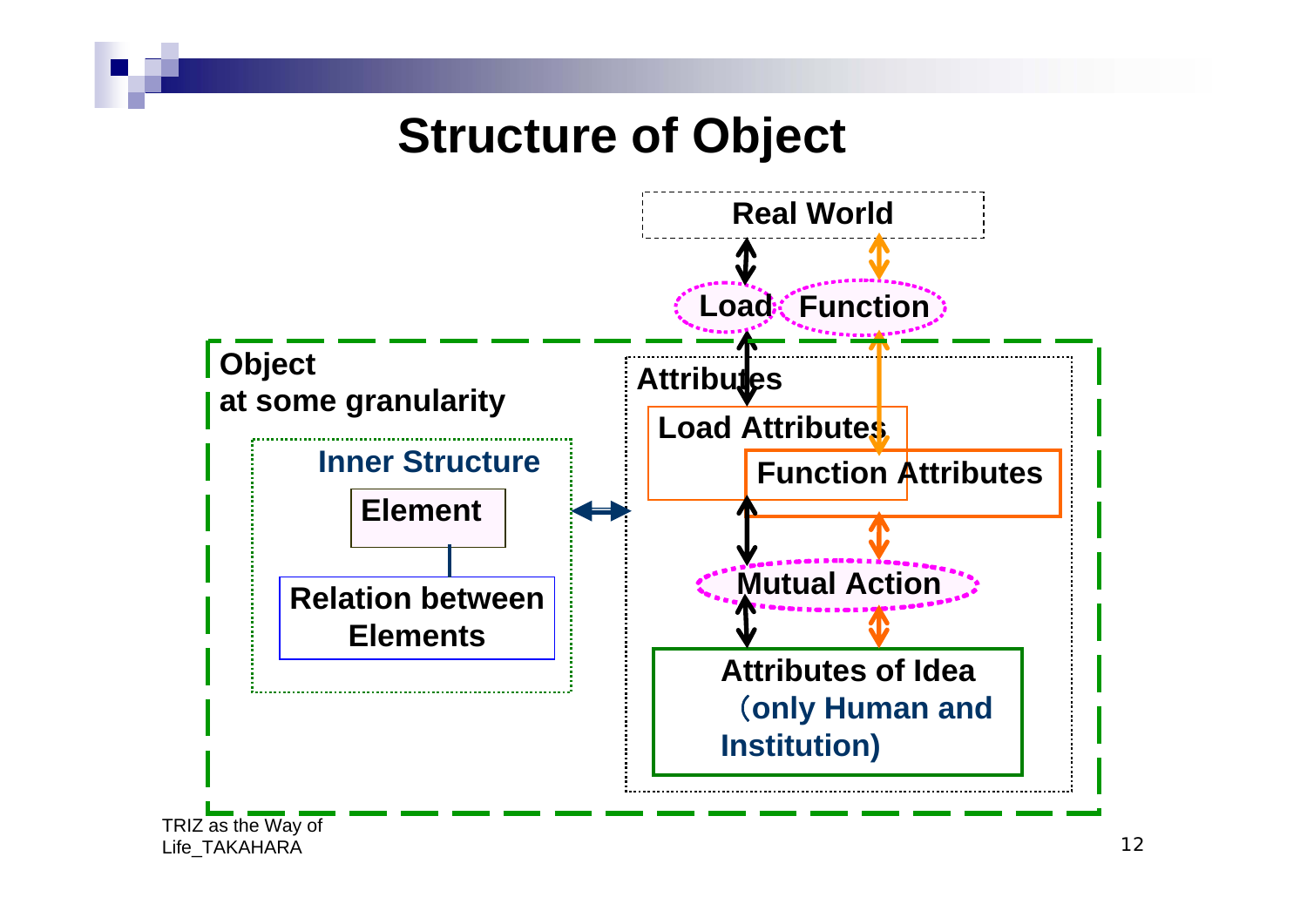

**Object Transformation Principle P** [3]

Object 1 and Object 2 can change attributes of movement or movement itself.



Object 1, Object 2 and movement continue to act each other.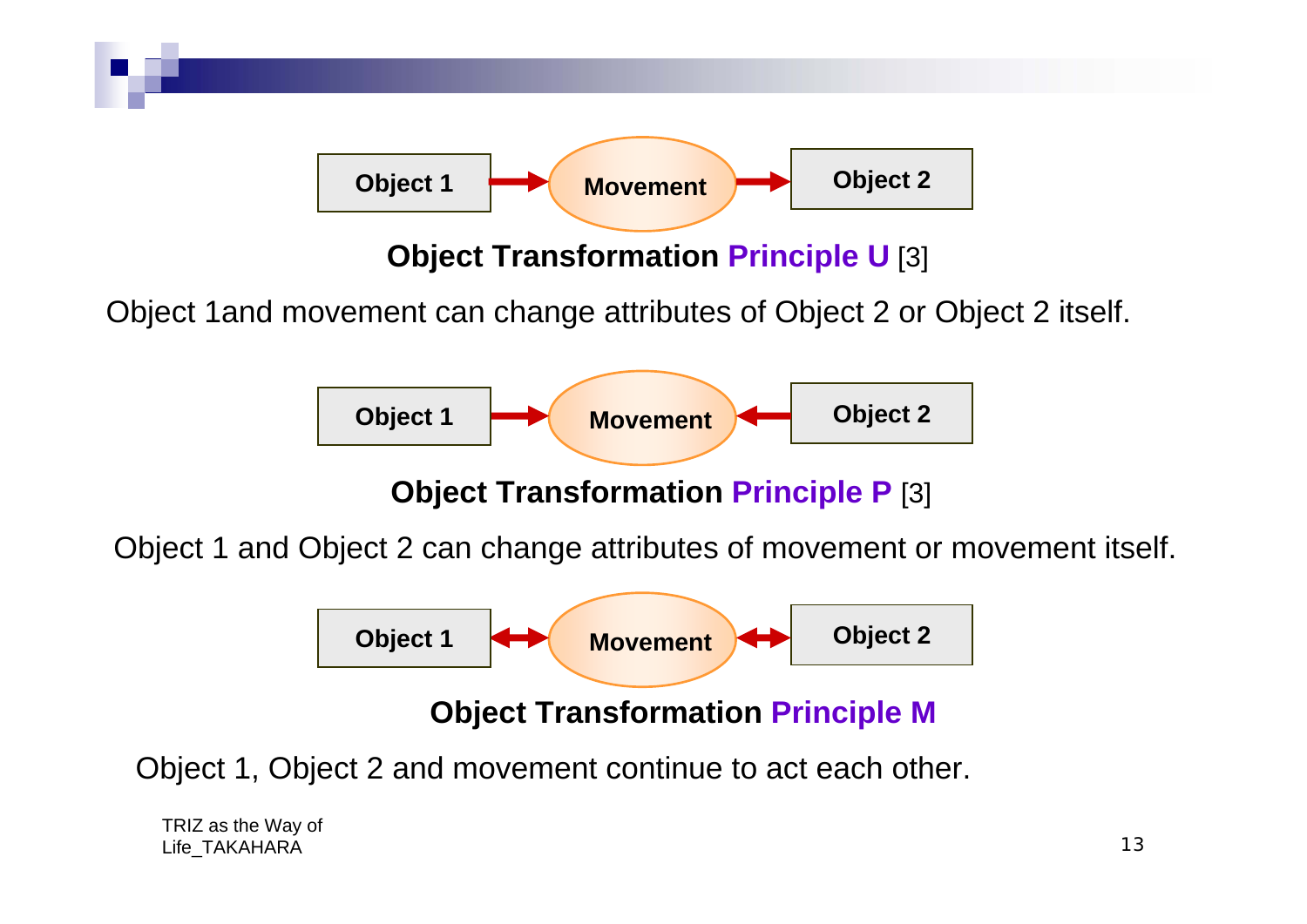### **Types of Object Operation**

**E** Object Operation **R**<sub>[3]</sub>: We can bring in, bring out or replace Object or its element of existing single Object or Object in "Object 1- Process Object- Object 2 model" freely regardless they are existing or not.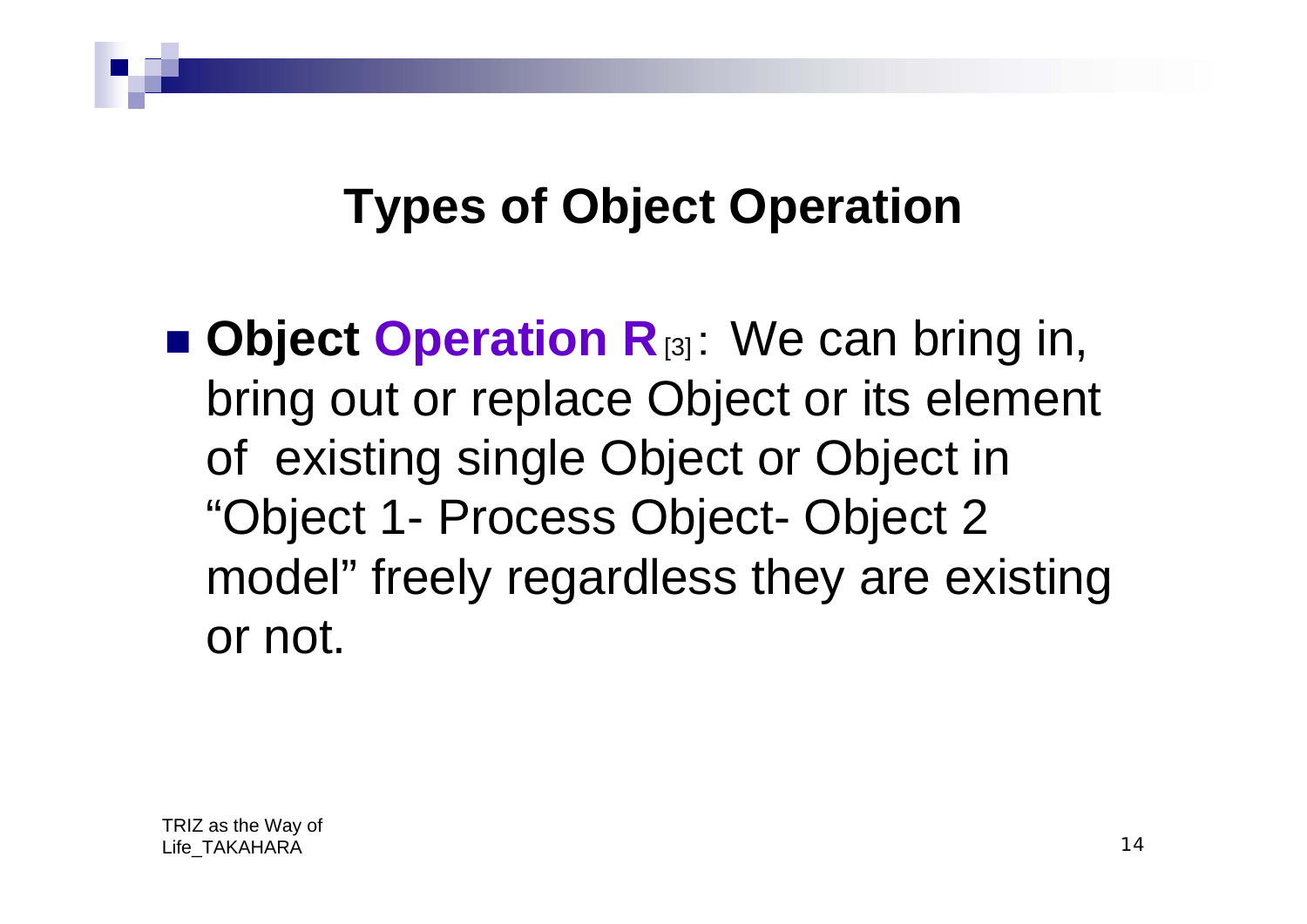**Types of Objects Change within Two Attributes and Objects and TRIZ 1** [4]

|                                                                                         | <b>Types of Objects Change</b>                                                     | <b>Means to realize in TRIZ</b>                                               |
|-----------------------------------------------------------------------------------------|------------------------------------------------------------------------------------|-------------------------------------------------------------------------------|
| 1) Change<br>number of<br><b>Object 0/ 1, 1/ 0</b>                                      | <b>11) Generate Object</b>                                                         | <b>Principle 24. Intermediary</b>                                             |
|                                                                                         | <b>12) Delete Object</b>                                                           | <b>Principle 34. Discarding</b>                                               |
| 2) Handling one<br>attribute<br>213) One value<br>don't change                          | 211)221)231) Mutually exclusive<br>conditions of two opposites lead to<br>movement | "Physical Contradiction" in<br><b>TRIZ: Type 1</b>                            |
|                                                                                         | 212)222)232) Two opposites can be<br>separated                                     | <b>Separation of opposites in</b><br><b>TRIZ: Type X</b>                      |
|                                                                                         | 223) Not qualitative change of attributes                                          | <b>Many Principles in TRIZ</b>                                                |
|                                                                                         | 23) Qualitative change of attributes 233)<br>2331) Delete attributes               | <b>Principle 34. Discarding</b>                                               |
|                                                                                         | 2332) Transformation of attribute to<br>the other attributes                       | (Transformation of attribute to<br>be studied)                                |
| 3) Change<br>number of<br>attributes 1/2,<br>2/1<br>TRIZ as the Way of<br>Life TAKAHARA | 31) One attribute to two attributes<br>311) Add attribute                          | <b>Principle 6. Universality</b><br><b>Principle 25. Self-service, others</b> |
|                                                                                         | 312) Segmentation of attribute                                                     | <b>Principle 1. Segmentation</b>                                              |
|                                                                                         | 32) Two attributes to one attribute<br>321) Delete one of the two                  | <b>Principle 2. Taking out</b><br><b>Principle 34. Discarding</b>             |
|                                                                                         | 322) Two merge into one                                                            | 15<br><b>Principle 5. Merging</b>                                             |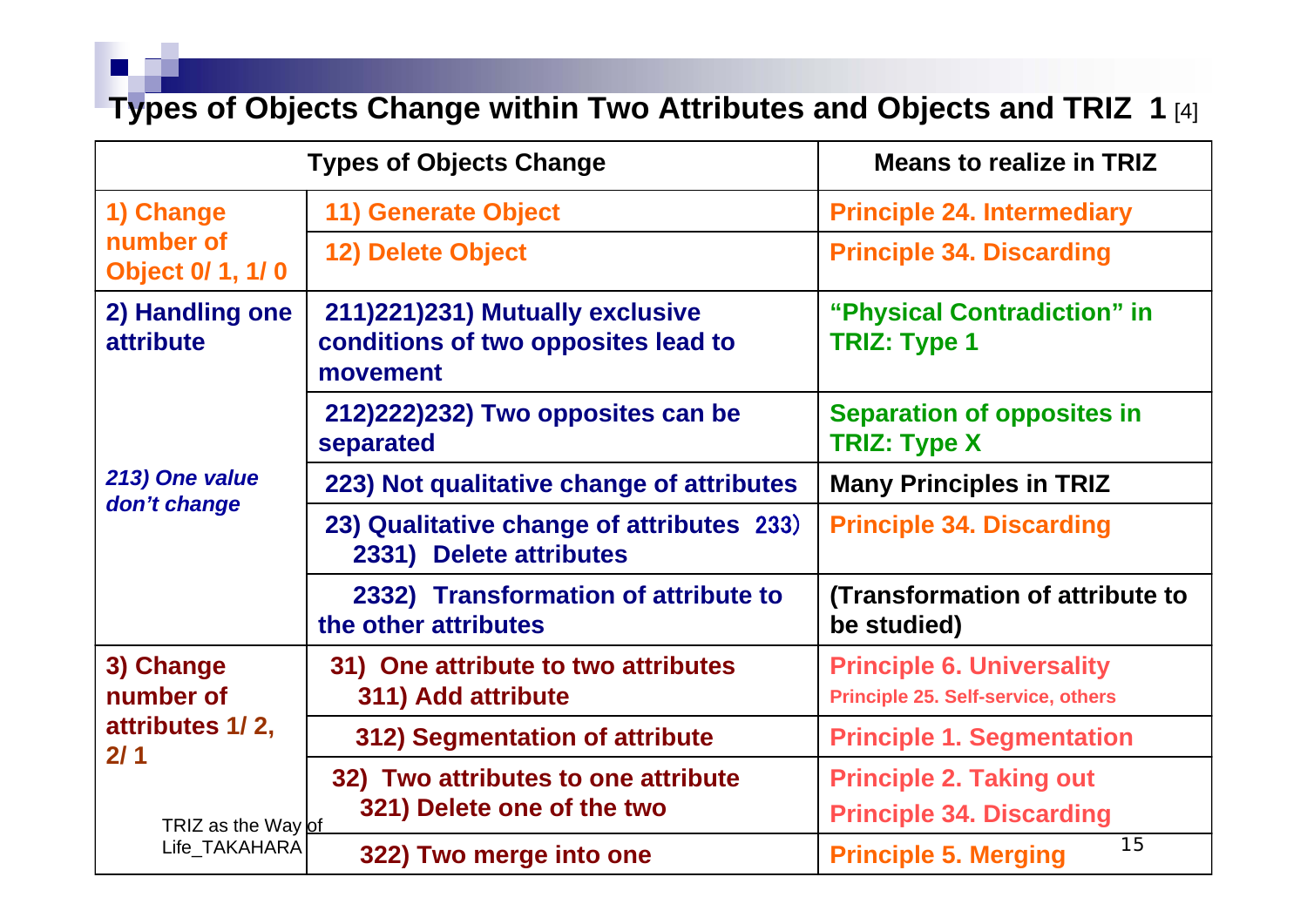#### **Types of Changed Object within Two Attributes and Objects and TRIZ 2** [4]

| 4) Handling<br>two<br><b>attributes</b>       | 41) No change of attributes                                                                             | <b>Type Y</b>                                                                        |
|-----------------------------------------------|---------------------------------------------------------------------------------------------------------|--------------------------------------------------------------------------------------|
|                                               | 42) Not qualitative change of<br><b>attributes</b><br>Meet two values of<br>requirements simultaneously | "Technical Contradiction" in<br><b>TRIZ: Type 2</b>                                  |
|                                               | 43) Qualitative change of two<br>attributes to the other two<br><b>attributes</b>                       | <b>(Transformation of two</b><br>attribute to be studied):<br>Type 3                 |
| 5) Change<br>number of<br>Object 1/<br>2, 2/1 | 51) One to two                                                                                          | <b>Principle 1. Segmentation:</b><br>Type 4                                          |
|                                               | 52) Two to one<br>521) One of the two<br>extinguishes                                                   | <b>Principle 34. Discarding</b>                                                      |
|                                               | 522) Two merge into one                                                                                 | <b>Principle 5. Merging, Delete</b><br>contradiction by merging<br>opponents: type Z |
| 6) Handling                                   | Same as 4)                                                                                              |                                                                                      |
| two                                           |                                                                                                         |                                                                                      |
| <b>Objects</b><br>TRIZ as the Way of          |                                                                                                         |                                                                                      |
| Life TAKAHARA                                 |                                                                                                         | 16                                                                                   |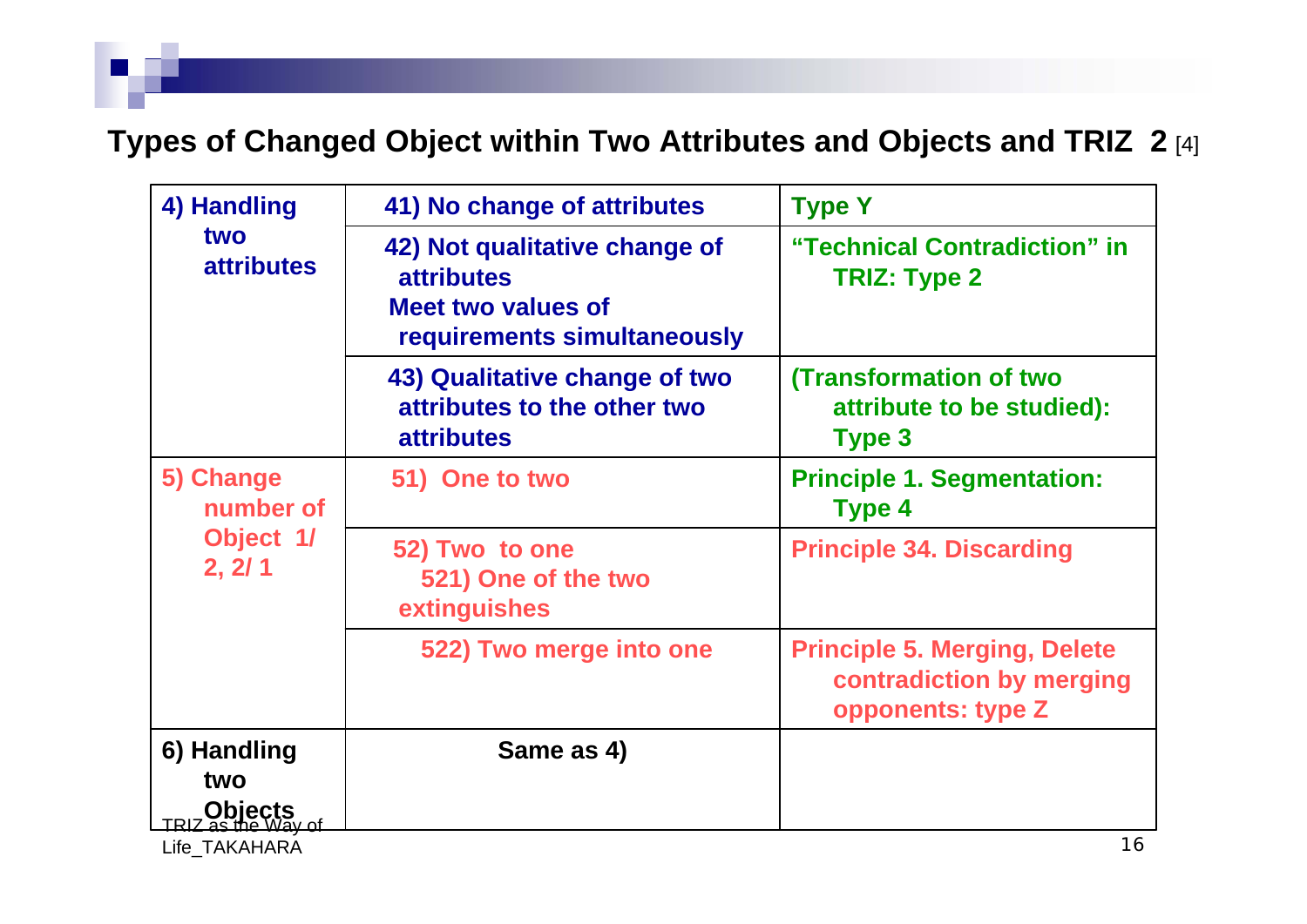# **4. Ideal Way of Life**

- Ideal Way of Life is
- to be modest about fact including existing idea,
- $\blacksquare$  to believe in nothing,  $_{[3]}$
- to seek for value and method of realizing value criticizing existing idea and
- to continue to change myself, others and outer world simultaneously.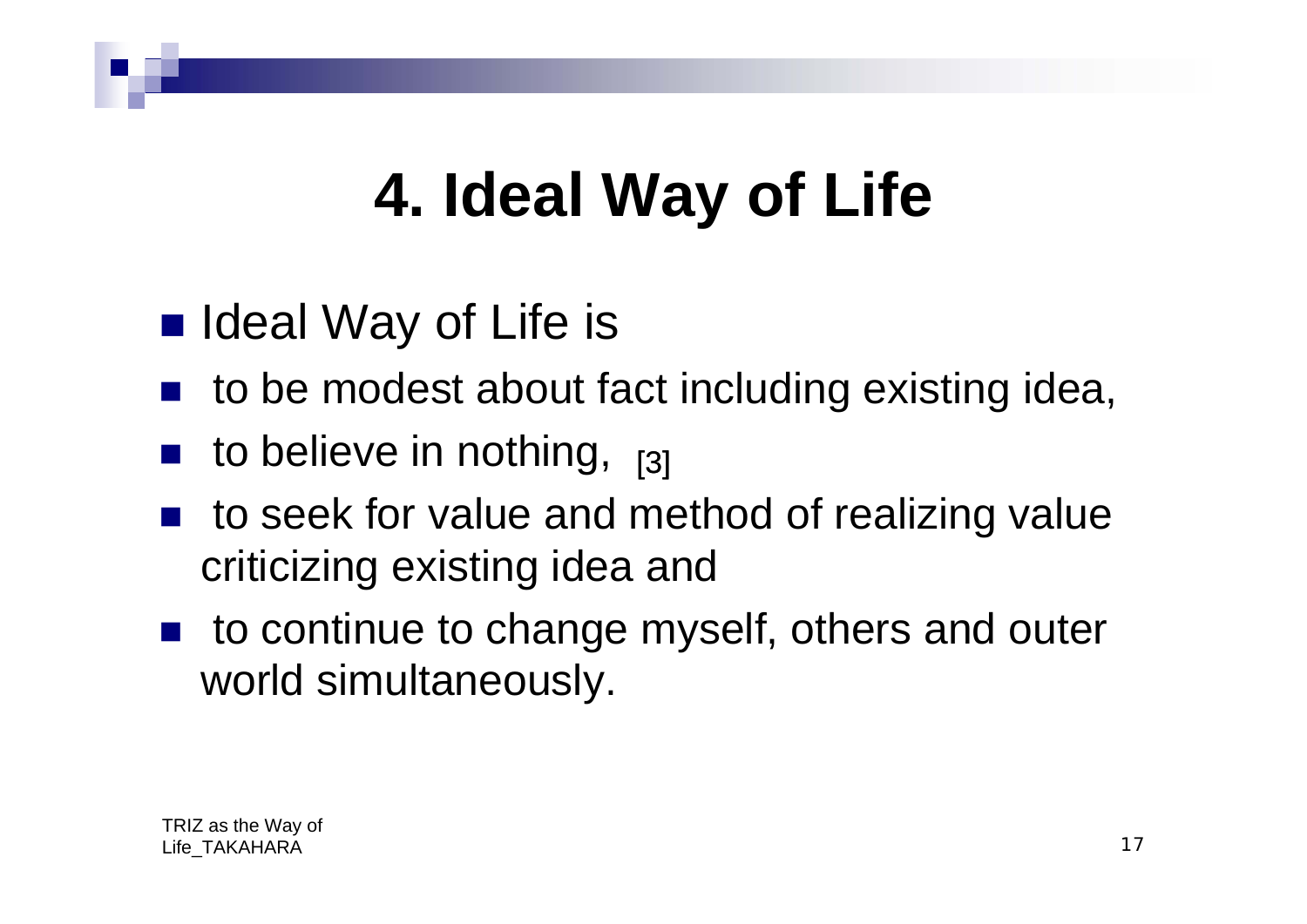### **Thought and method**

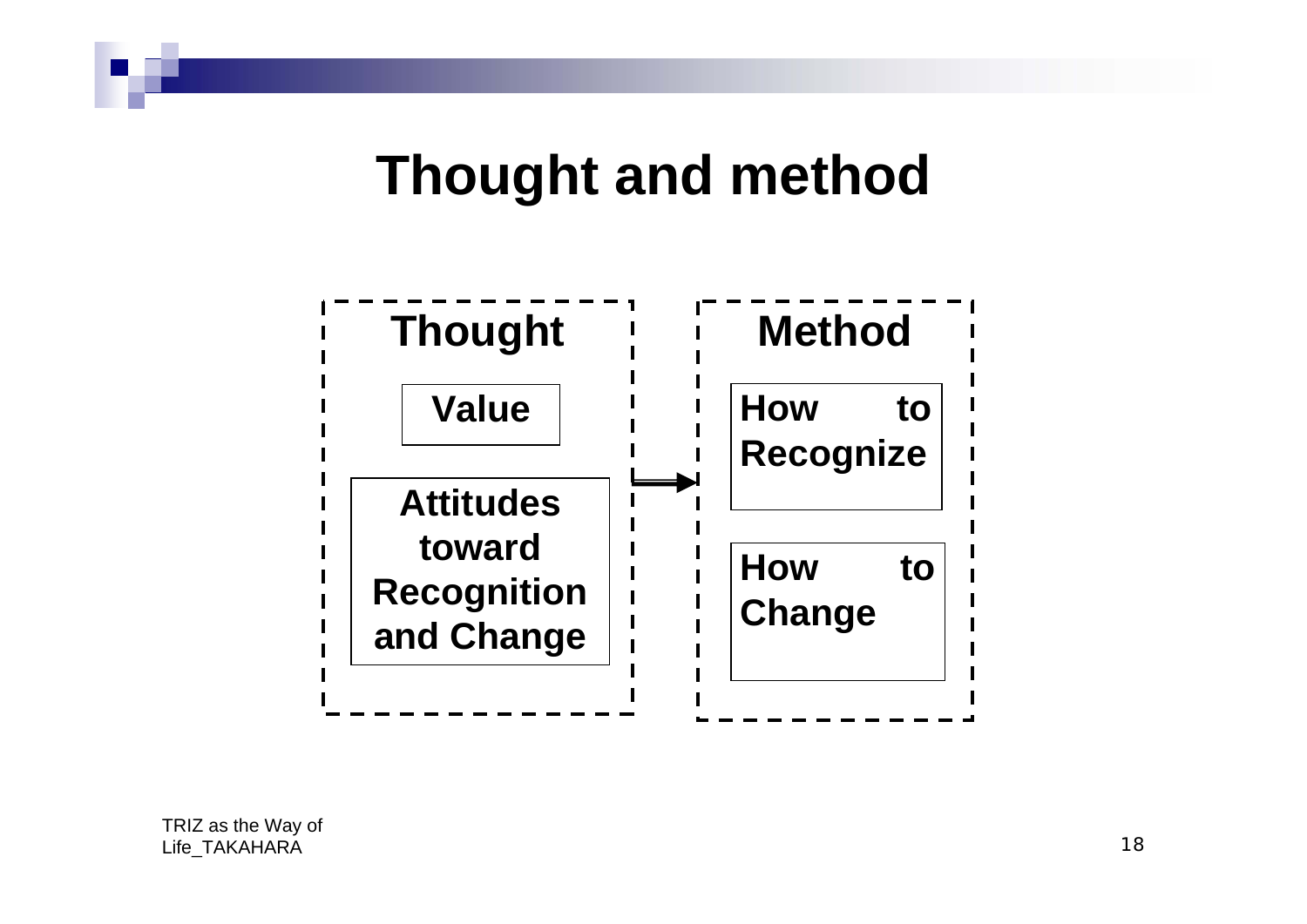### **41. Continuous Change**

- No Perfect Recognition and No Perfect Method to Change. Therefore,
- Continuous Action or Change is important not result
- Thought that bring about Change is important
- $\mathcal{L}_{\mathcal{A}}$  Method that deal with Change or Movement is important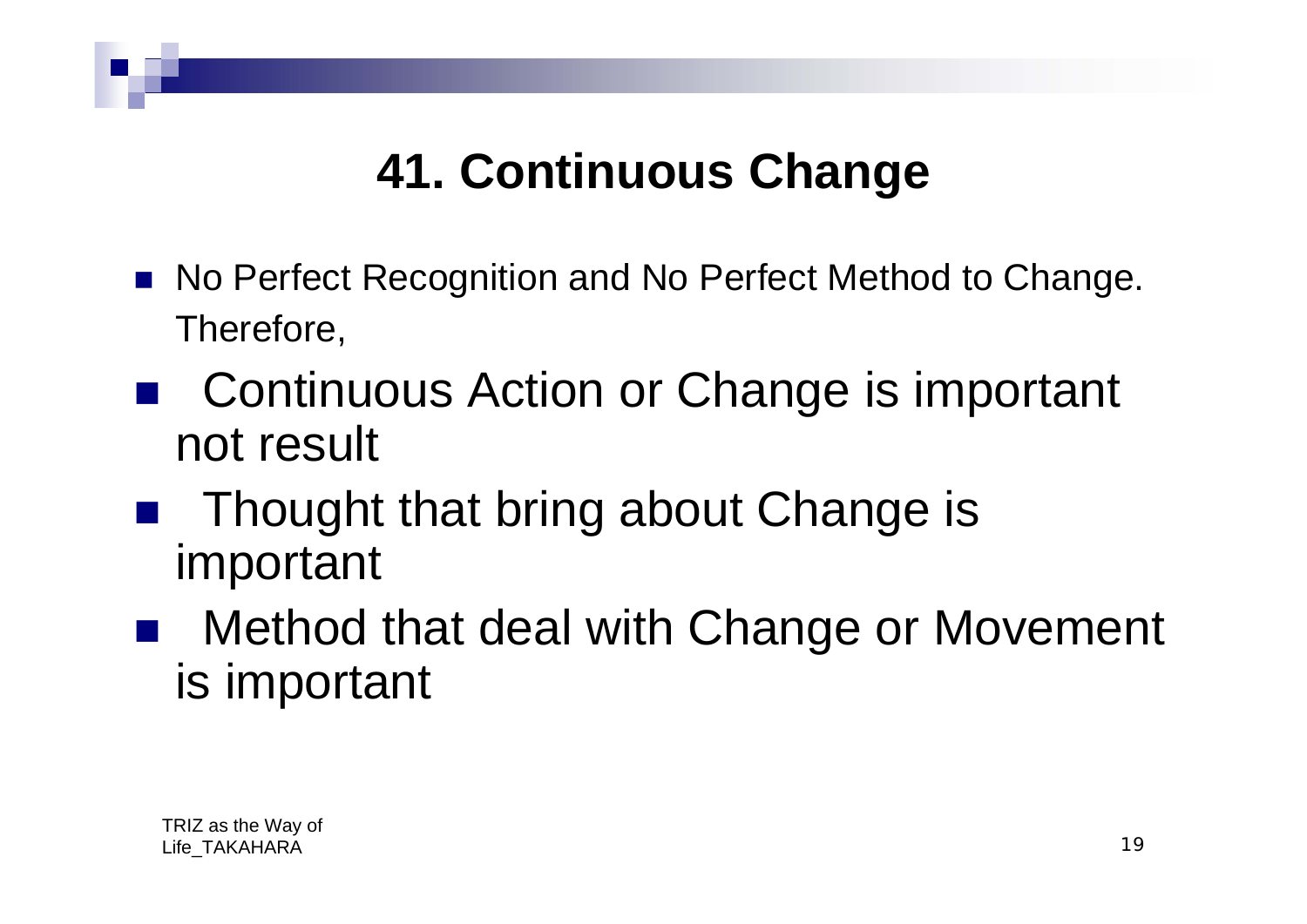### **42. Criticize Existing Idea**

- **For Better Change,**
- $\mathcal{L}_{\mathcal{A}}$ Continue to verify Input and Output,
- $\mathcal{L}_{\mathcal{A}}$  Be modest about fact including existing idea,
- $\mathcal{L}_{\mathcal{A}}$ Believe in nothing,
- Continue to criticize existing idea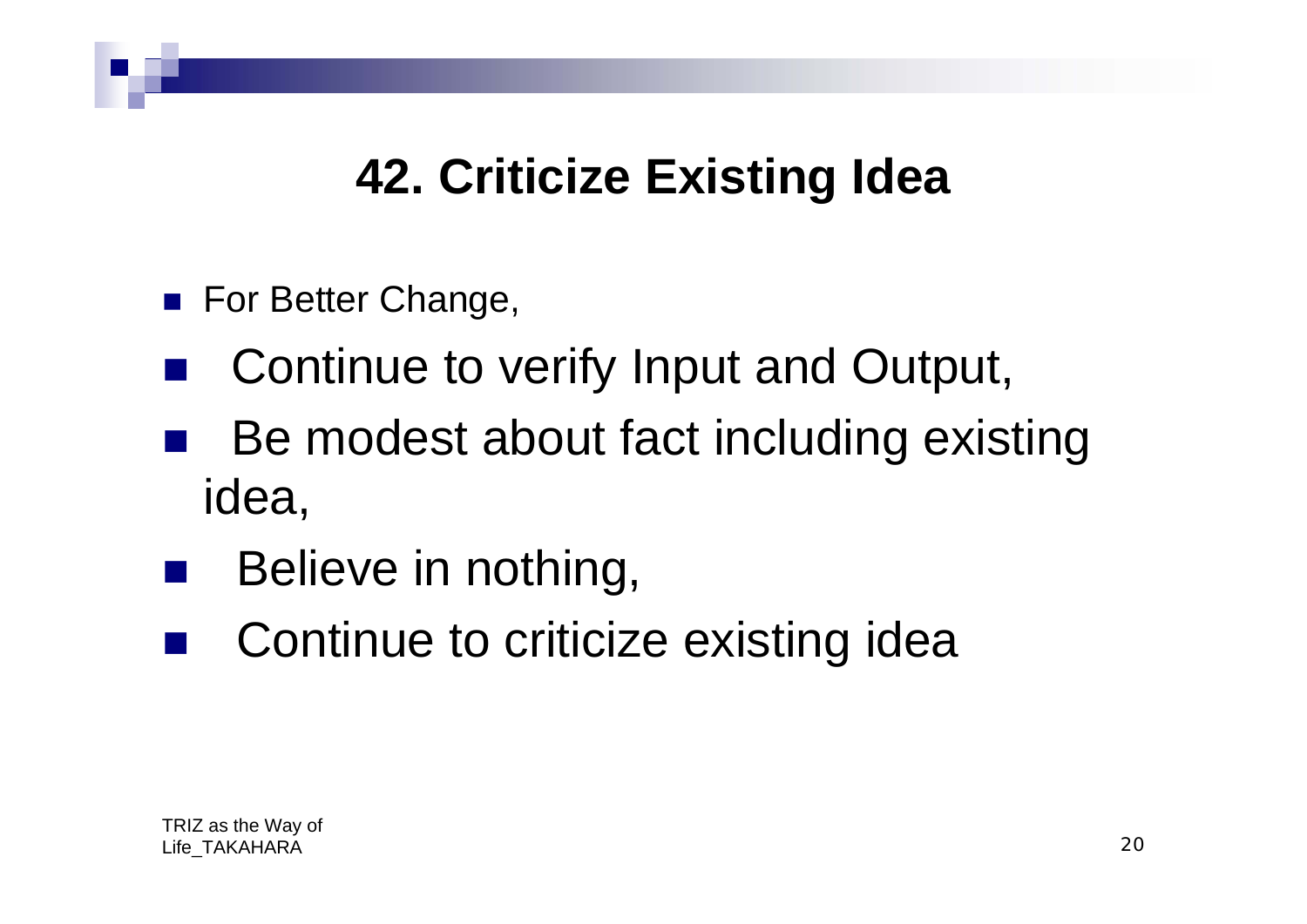### **43. Seek for Exhaustiveness of Objects and Complete Recognition**

- Exhaustiveness of Objects and Objects Change: A classification into kinds of Objects and Objects Change as **Types** which cover the whole of Objects and Objects Change
- Criticize existing idea. Especially Dialectics, trend in evolution of Institution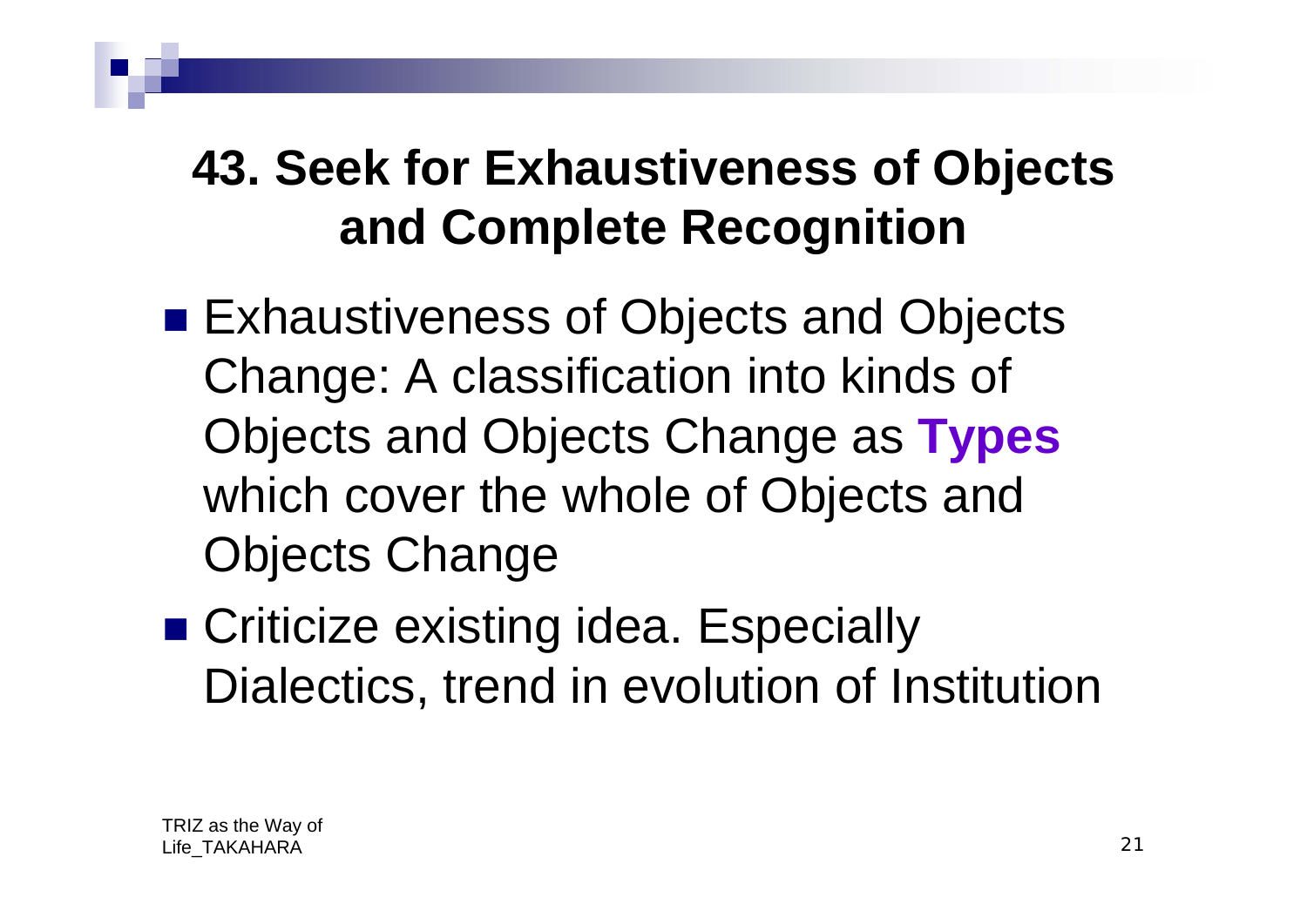#### **44. Roots of Values**

- Objective Value: Number of Life, Love, Liberty, Zero Load on Nature
- p. Love is a sense of unity into history, nature, others and institution, and effort to enhance them
- $\mathbb{R}^2$ Liberty is an ability to recognize, judge and act
- Subjective Value: Modesty, Sincerity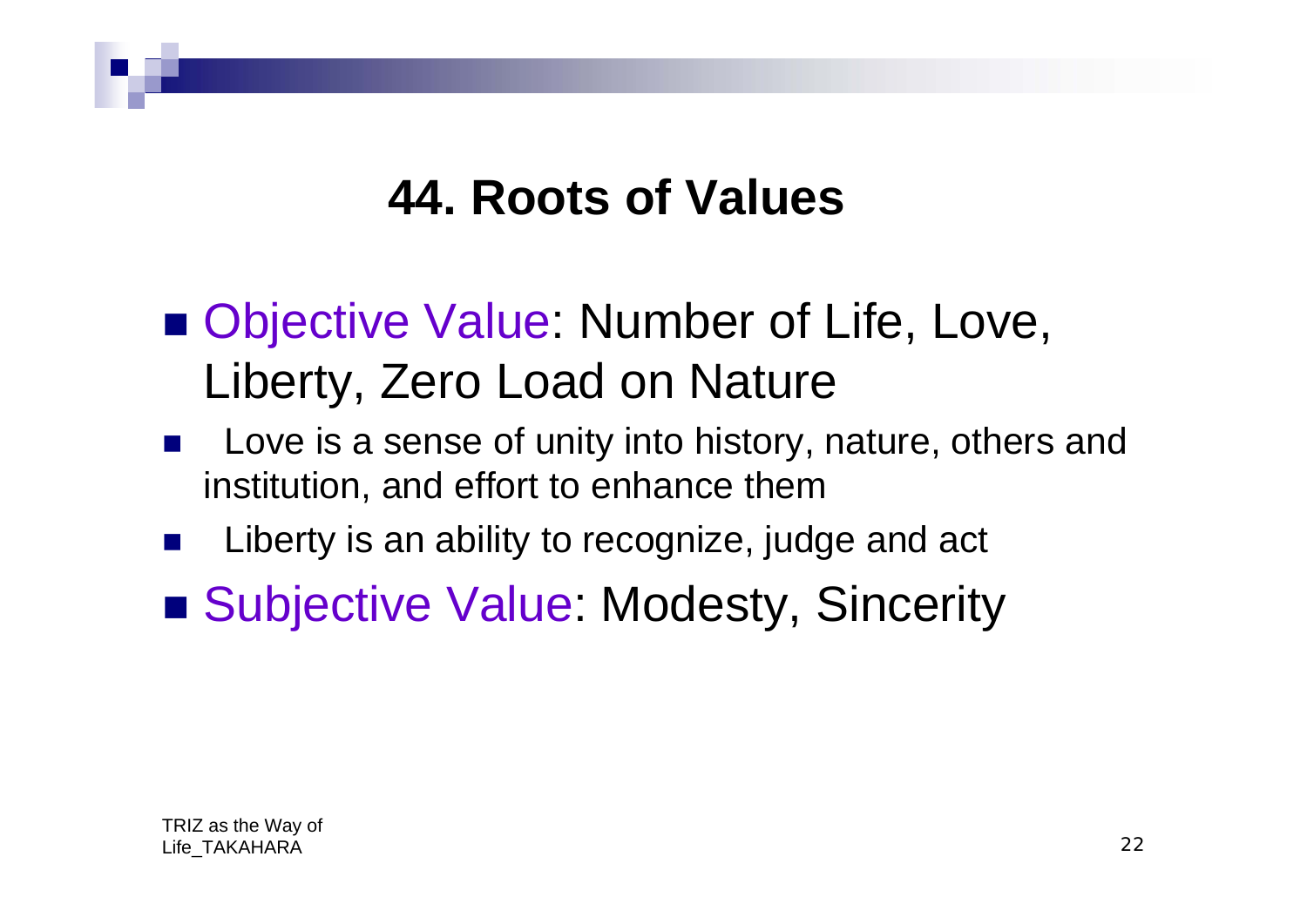### **5. Conclusion**

■ Ideal Way of Life based on fact: To be modest about fact, to believe in nothing, to continue to criticize existing idea and myself and to continue to enhance others and outer world simultaneously.

### ■ TRIZ as the Way of Life?